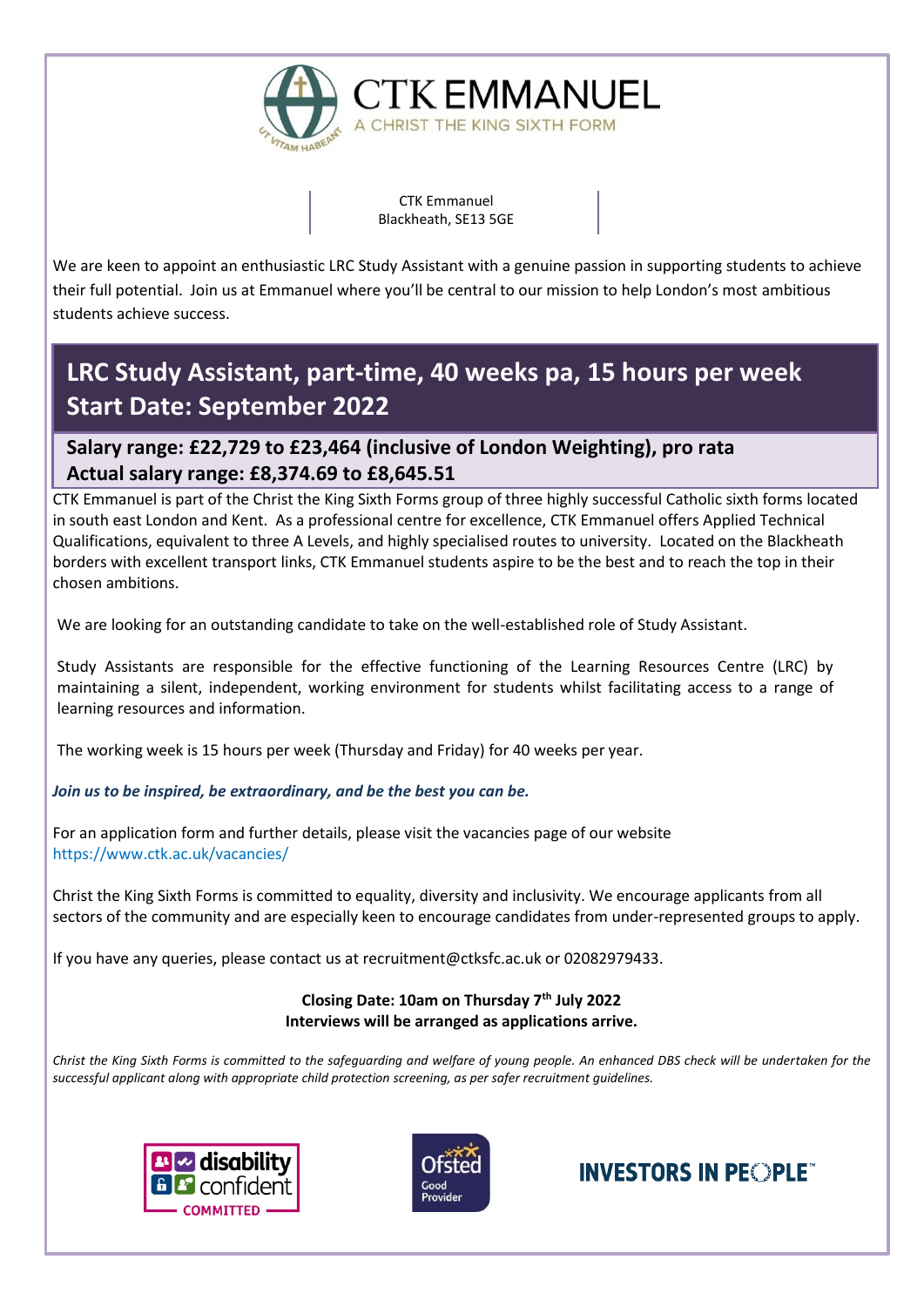

### **Job Description and Person Specification**

| <b>Title Post:</b>     | Learning Resource Centre Study Assistant                                                                                                                                                                                                                                                                                           |
|------------------------|------------------------------------------------------------------------------------------------------------------------------------------------------------------------------------------------------------------------------------------------------------------------------------------------------------------------------------|
| <b>Responsible to:</b> | LRC Co-ordinator                                                                                                                                                                                                                                                                                                                   |
| <b>Job Purpose:</b>    | To provide highly efficient support to students wherever it may be required. This will<br>primarily involve providing support to students and managing them in the Learning<br>Resources Centre (LRC). Study Assistants may at times be required to work<br>individually and may be asked to cover lessons in a teacher's absence. |

The main activities and responsibilities are to:

- 1.1 Work in the LRC supporting students in their studies. This will include:
	- Managing students and ensuring the LRC maintains a silent, independent, working environment.
	- Operating the Library Management System for the acquisition, processing and cataloguing of books.
	- Undertaking Help Desk and administrative duties.
	- Carrying out general LRC tasks including stock replenishment and shelf-tidying.
	- Enabling students and staff to make effective use of print-based and electronic information sources.
	- Preparing books and resources for student use.
	- Supporting and developing the use of Internet and on-line resources.
- 1.2 Work in LRC group study rooms (where available) supporting students in their studies. This will include:
	- Managing students and ensuring group study rooms maintain a purposeful working environment.
	- Assisting students with their study skills.
	- Preparing materials and resources to support student in their studies.
- 1.3 Provide lesson cover where teachers are absent. This will include:
	- Managing students and ensuring classes maintain a purposeful working environment.
	- Taking a class register.
	- Communicating what work has been set by the teacher and collecting the work at the end of the lesson.
	- Supporting students in their studies.
- 1.4 Preparing and delivering staff and student workshops.
- 1.5 Preparing and delivering student induction sessions.
- 1.6 Preparing and delivering IT and information skills sessions to students.
- 1.7 Liaising with teachers to pro-actively support curriculum delivery.
- 1.8 Act as a study services champion, to promote and co-ordinate study services across the curriculum.
- 1.9 To undertake other tasks as and when required by the Executive Principal after due consultation.

This job description may not necessarily be a comprehensive description of the post. It may be reviewed and subject to modification or amendment at any time after consultation with the post holder.